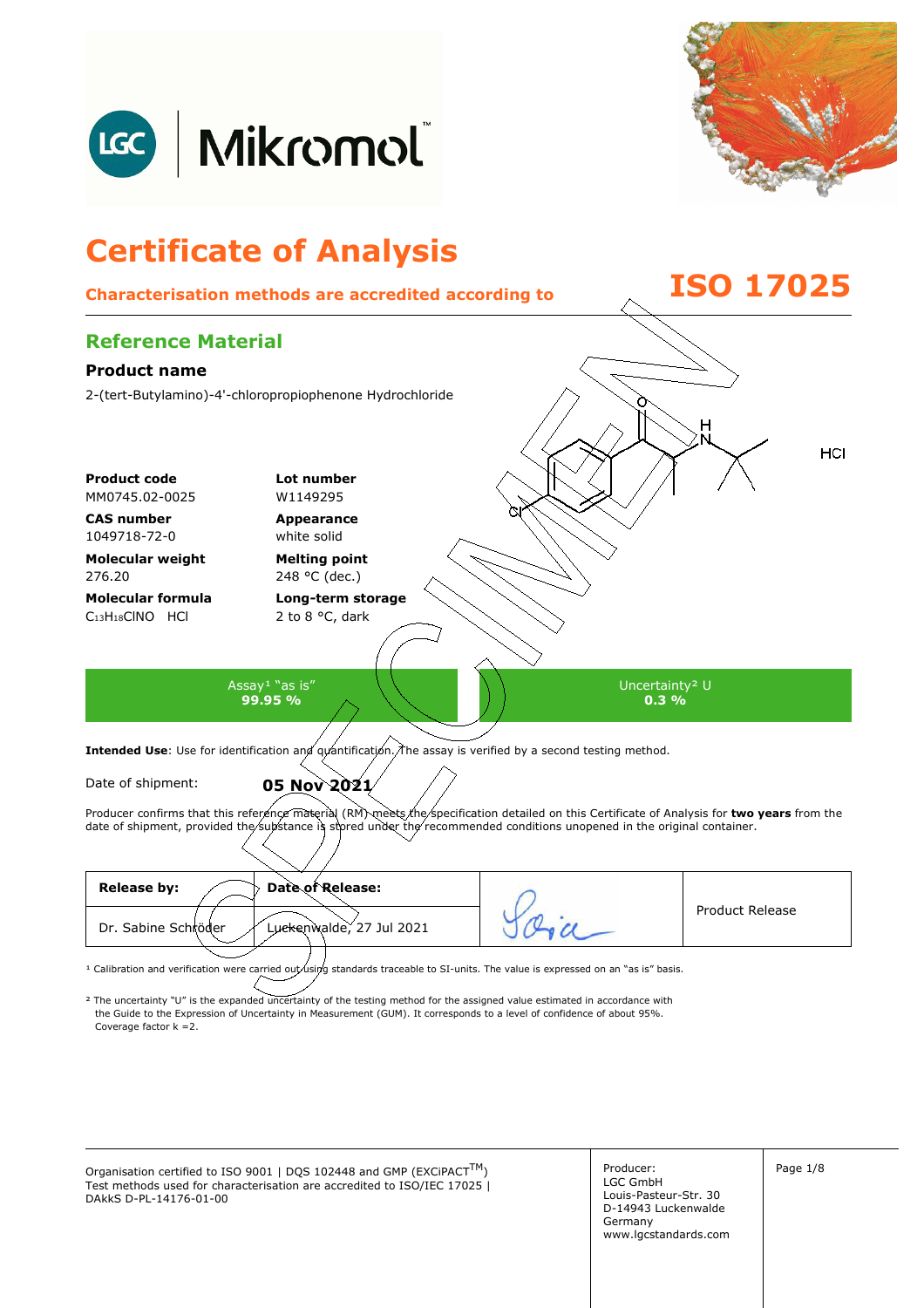

#### **Product information**

This RM is intended for laboratory use only and is not suitable for human or animal consumption. This RM conforms to the characteristics of a primary standard as described in the ICH Guidelines. The values quoted in this Certificate of Analysis are the producer's best estimate of the true values within the stated uncertainties and based on the techniques described in this Certificate of Analysis. The characterisation of this material was undertaken in accordance with the requirements of ISO/IEC 17025. The identity is verified by data from international scientific literature.

## **Storage and handling**

Before usage of the RM, it should be allowed to warm to room temperature. No drying is required, as assigned values are already corrected for the content of water and other volatile materials.

Reference Material quality is controlled by regularly performed quality control tests (retests).

## **Further content**

Assigned value Purity Identity Revision table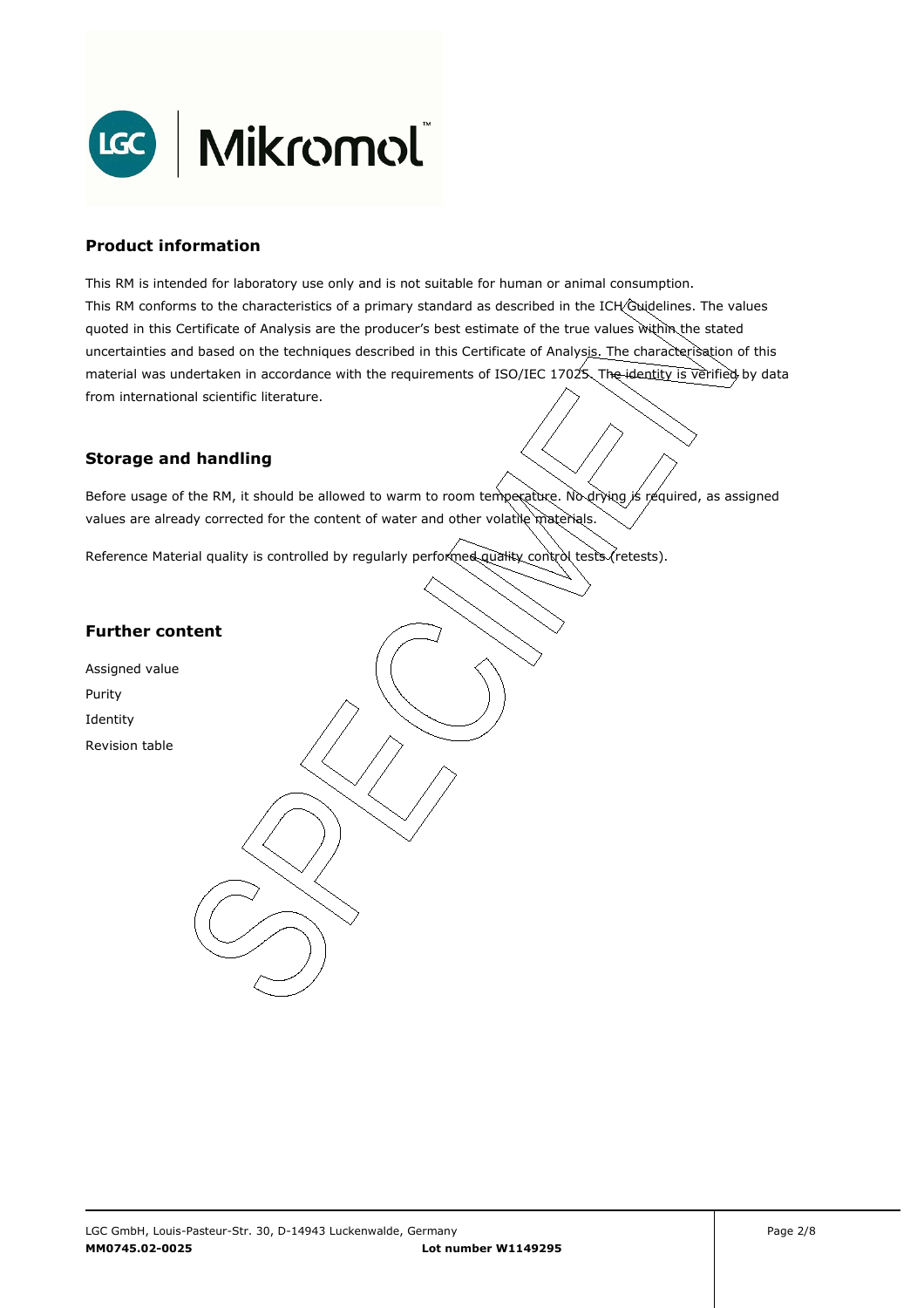

# **Assigned value**

#### **Assay "as is": 99.95 %; U = 0.33 %**

The assay "as is" is assessed by carbon titration of elemental analysis and is equivalent to the assay based on the The verified result lies inside our acceptance criteria, i.e. less than 1.0 % difference to assay assigning technique. not-anhydrous and not-dried substance. The assay is verified by 100% method/mass-balance)

For quantitative applications, use the assay as a calculation value on the  $\gamma$  as is basis". The uncertainty of the assay can be used for estimation/calculation of measurement uncertainty.

#### **Method 1: Value assigning technique - carbon titration of elemental analysis**

percentage carbon found in relation to percentage carbon as calculated for molecular formula

99.95 %; U = 0.33 %

99.95 %

**Results** (mass fraction, **n = 3**)

**Method** 

**Result Method 2: Value verifying technique - 100% method 100% method (mass balance) with chromatographic purity by HPLC** 

The calculation of the 100% method follows the formula:

Purity (%) Assay (%) = (100 % - volatile contents (%)  $\chi$  / 100 %

Volatile contents are considered as absolute contributions and purity is considered as relative contribution.

Inorganic residues are excluded by additional tests.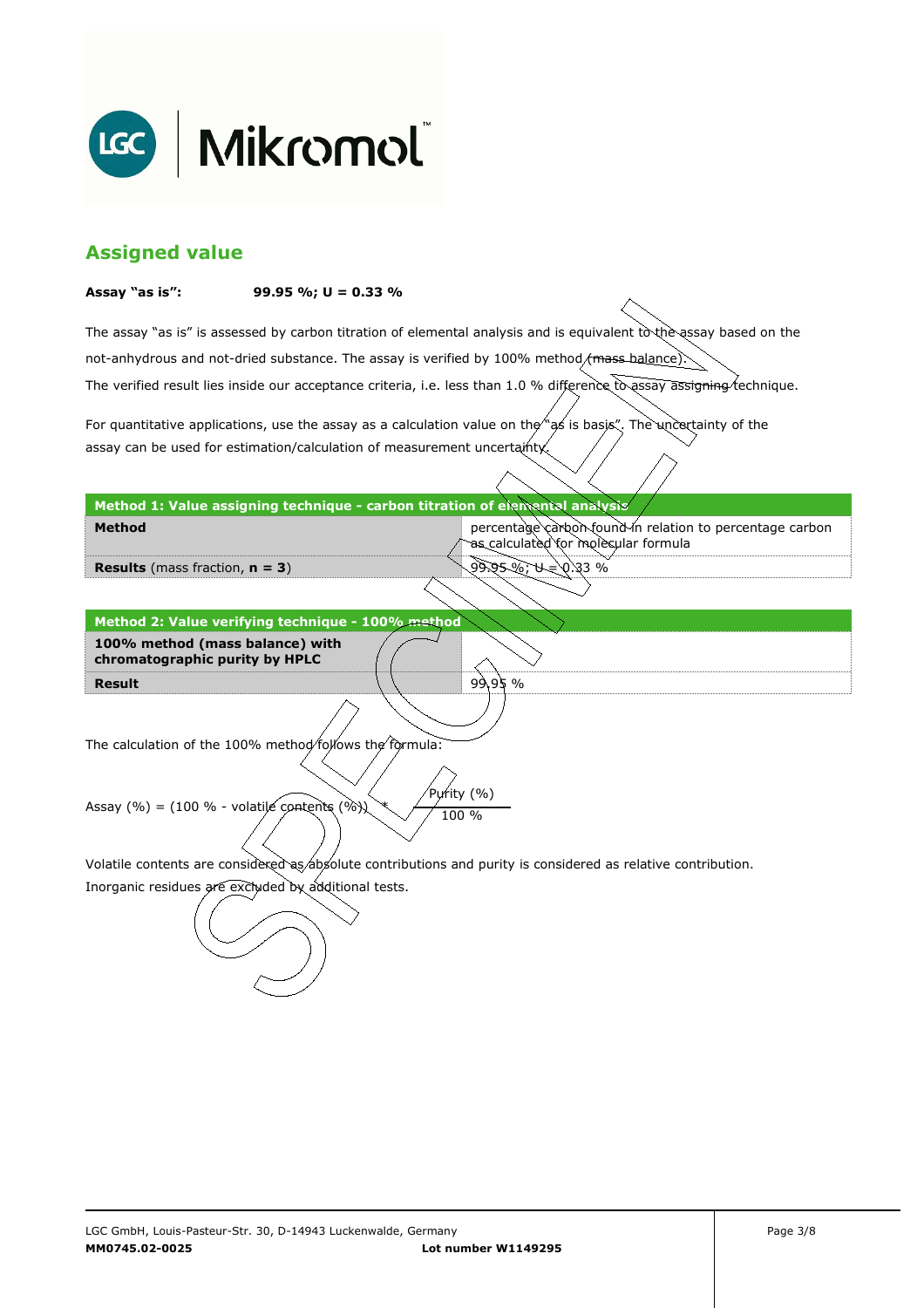

# **Purity**

**Purity by High Performance Liquid Chromatography (HPLC)** 

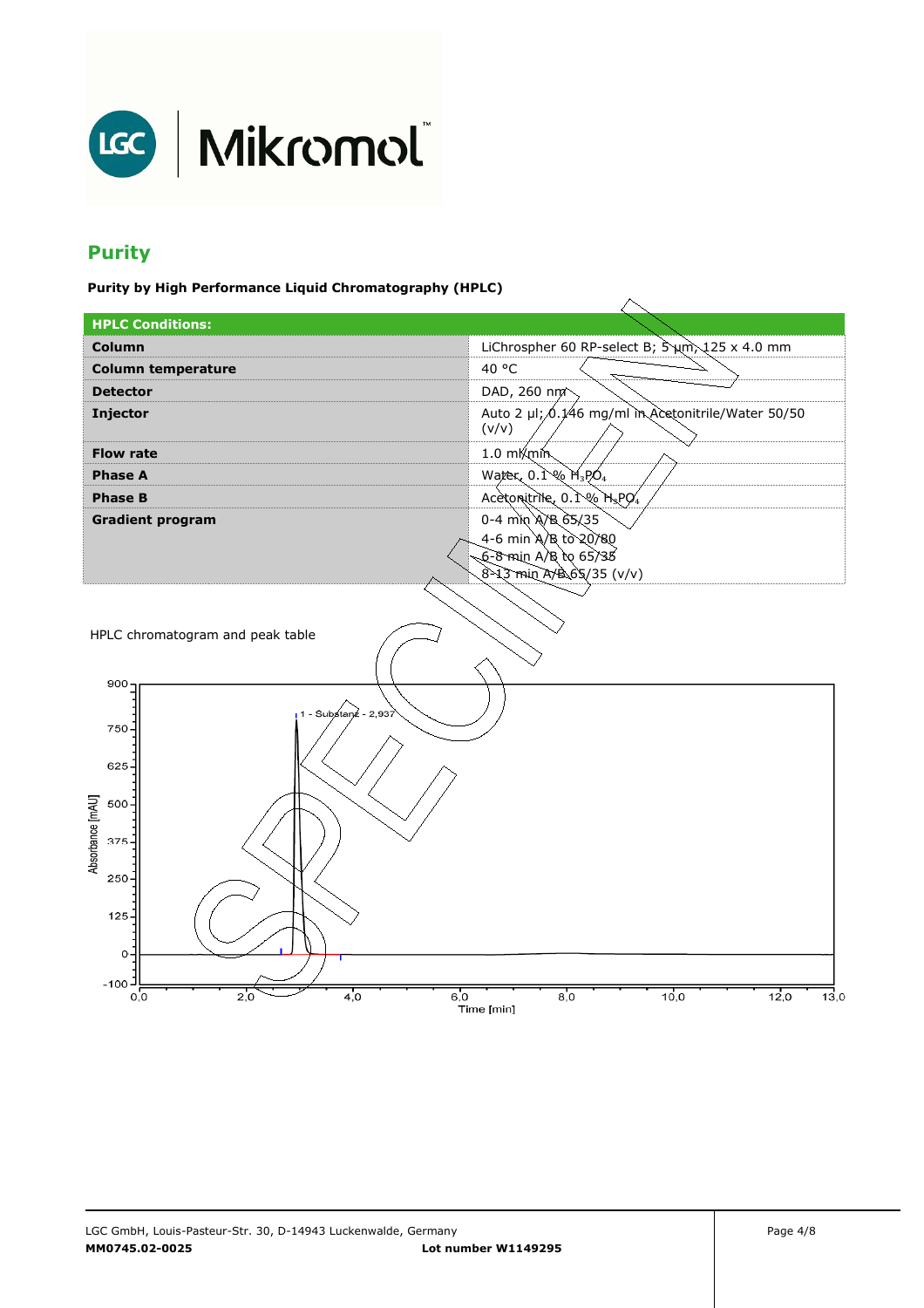

| Area percent report - sorted by signal                                                                |                       |                                                                        |            |  |  |
|-------------------------------------------------------------------------------------------------------|-----------------------|------------------------------------------------------------------------|------------|--|--|
| <b>Pk#</b>                                                                                            | <b>Retention time</b> | Area                                                                   | Area %     |  |  |
| $\mathbf{1}$                                                                                          | 2.937                 | 96.386                                                                 | $100.00\%$ |  |  |
| <b>Totals</b>                                                                                         |                       | 96.386                                                                 | 100.00     |  |  |
| The content of the analyte was determined as ratio of the peak area of the analyte and the cumulative |                       |                                                                        |            |  |  |
| areas of the purities, added up to 100 %. System peaks were ignored in calculation.                   |                       |                                                                        |            |  |  |
| Result $(n = 3)$                                                                                      |                       | 100.00 %; $U \neq 0.18\%$                                              |            |  |  |
| <b>Volatile content</b>                                                                               |                       |                                                                        |            |  |  |
| <b>Water content</b>                                                                                  |                       |                                                                        |            |  |  |
| <b>Method</b>                                                                                         |                       | Karl Fischer titration                                                 |            |  |  |
| <b>Result</b> $(n = 3)$                                                                               |                       | 0.05 %*; $\text{SD} \geq 0.01$ %                                       |            |  |  |
| *not accredited testing method                                                                        |                       |                                                                        |            |  |  |
| <b>Residual solvents</b>                                                                              |                       |                                                                        |            |  |  |
| <b>Method</b>                                                                                         | પ્⊬-ો\MR              |                                                                        |            |  |  |
| <b>Result</b> $(n = 1)$                                                                               |                       | No significant amounts of residual solvents were detected (< 0.05 %).* |            |  |  |
| *not accredited testing method                                                                        |                       |                                                                        |            |  |  |
| Inorganic residués                                                                                    |                       |                                                                        |            |  |  |
| Method:                                                                                               | Elementary analysis   |                                                                        |            |  |  |

Inorganic residues can be excluded by elementary analysis (CHN).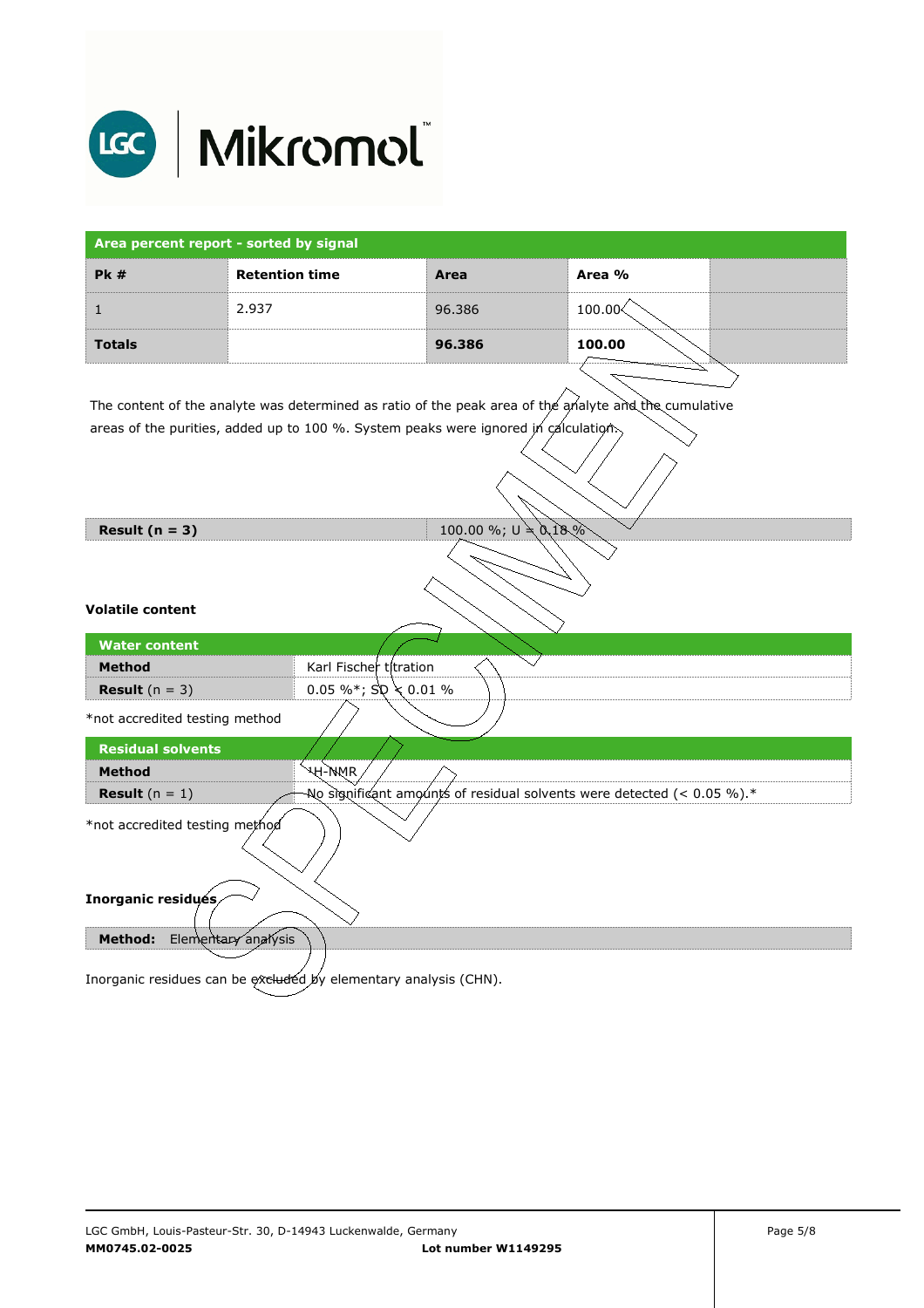

# **Identity**

The identity is assessed by ISO/IEC 17025 accredited testing methods.

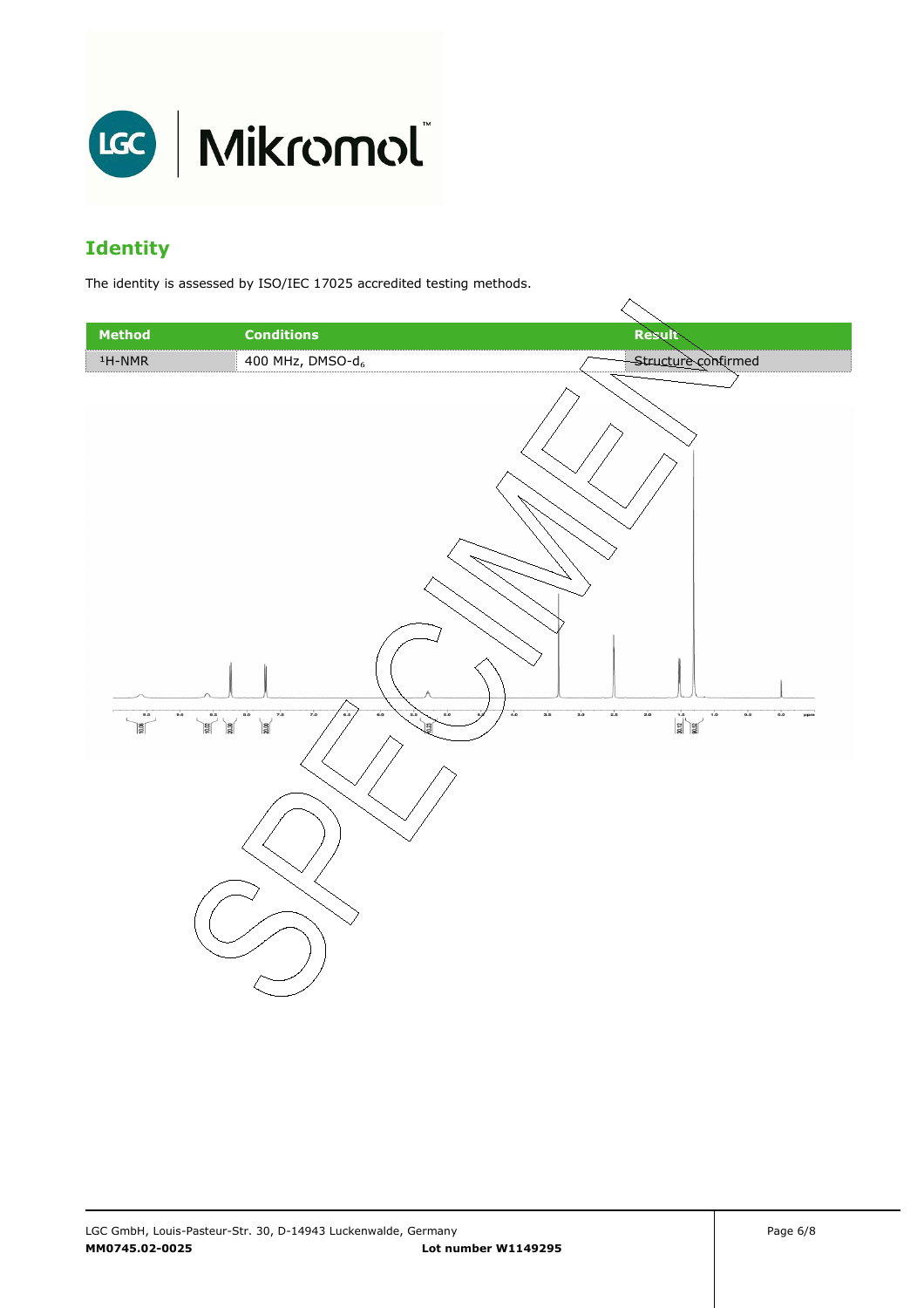